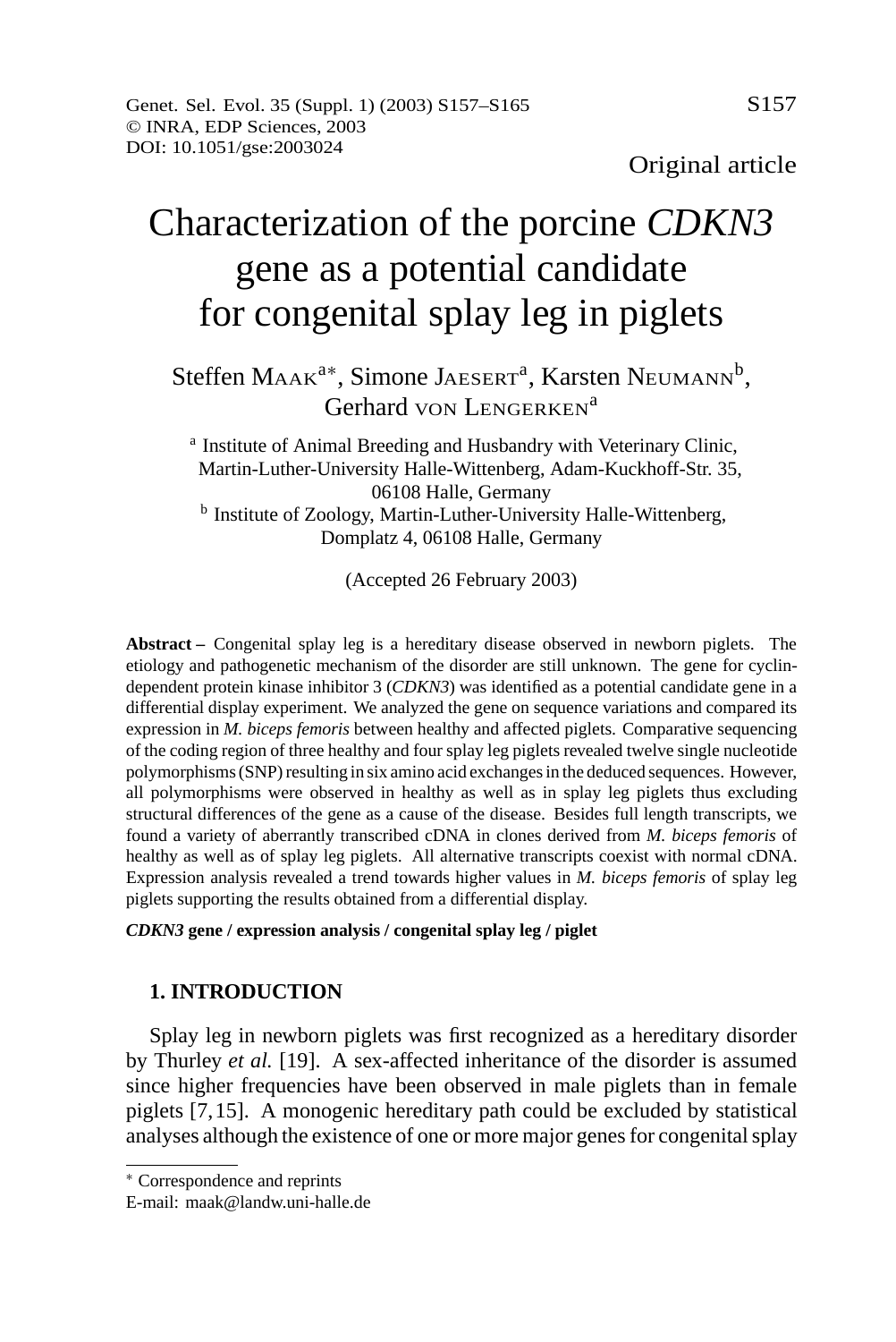leg seems possible [16]. Affected piglets are characterized by an obvious weakness of the hind limbs immediately after birth leading to impaired mobility [1]. Consequently, losses among splay leg piglets amount to 15–50% [6,17,21]. Despite intensive research, the pathological basis of the disease is still poorly understood. Several biochemical and histo-morphological investigations indicate an immaturity of the skeletal muscle in the affected piglets at birth [1,2, 5,14]. We have recently reported the isolation of skeletal muscle EST differentially expressed in *M. biceps femoris* of healthy and affected piglets [9–12]. Among the fragments strongly displayed in the splay leg muscle, we identified the porcine *CDKN3* (cyclin-dependent kinase inhibitor 3) gene [13]. *CDKN3* belongs to a family of dual-specificity protein phosphatases and is involved in cell cycling [3,4]. Mutations of *CDKN3* as well as overexpression and aberrant transcripts are related to delayed cell cycle progression and carcinogenesis in humans, respectively [3,8,22]. Because of the physiological function of the gene product and the observed variability of gene expression in human tissues, we investigated the porcine *CDKN3* gene as a potential candidate for splay leg in piglets.

## **2. MATERIALS AND METHODS**

## **2.1. Origin of samples**

Total RNA was prepared from *M. biceps femoris* of twenty-eight piglets (fourteen splay leg piglets and fourteen healthy controls) immediately after birth by CsCl centrifugation and stored at −80 ◦C until further processing. From these samples, seven were randomly chosen (four splay leg, three controls) and comparatively sequenced. The remaining twenty-one samples (ten splay leg and eleven controls) were analyzed on expression differences. These samples were derived from eleven males and ten females and almost evenly distributed in both experimental groups. All animals were sampled on a single commercial farm within three weeks. The healthy controls were unrelated to the splay leg piglets. However, the relationships within both experimental groups are unknown.

## **2.2. Sequence analysis**

The *pCDKN3* cDNA was synthesized as described elsewhere [12]. For the amplification of the coding region of the porcine *CDKN3* gene, the following primer sets were used:

| CdknF: 5'GTG AGA CTG CCA GCC ATG AAG3';       |
|-----------------------------------------------|
| CdknR: 5'TTG ATG ATA GAT GTG CAG CTA ATT T3': |
| KAP3F: 5'ATC GAC AGC CTG AGA GAC C3';         |
| KAP3R: 5'TTG CCA ATA AAA GCT TTA GGA A3'.     |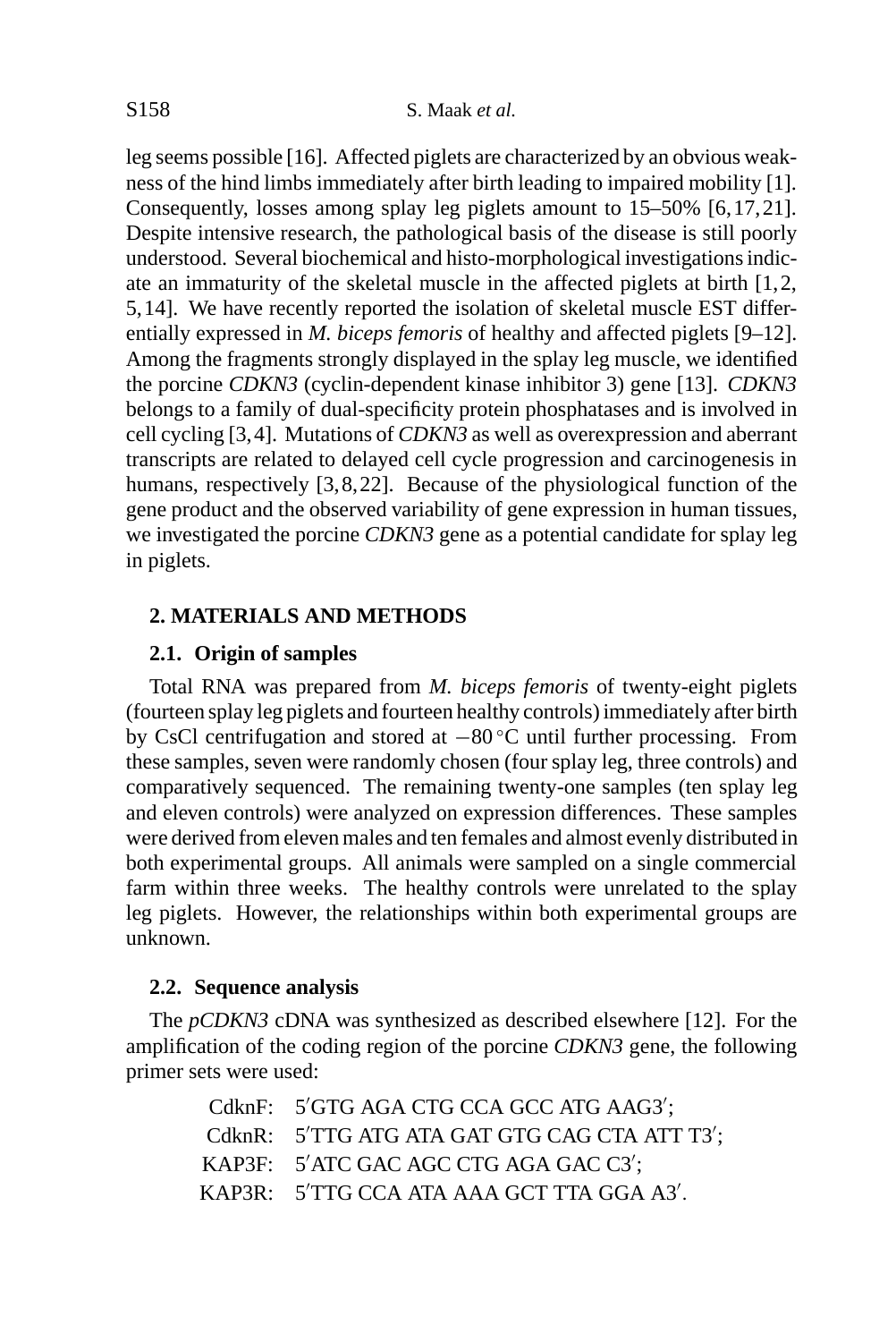The PCR products were cloned into the pGEM-T vector (Promega) and both strands were sequenced on an automated sequencer (ALFexpress, Amersham Biosciences). Sequence alignments were performed with the DNASIS software (v2.1, Hitachi).

## **2.3. Analysis of gene expression**

The comparative analysis of *CDKN3* expression was done with a PCR-ELISA test (Roche) essentially as described by the manufacturer and Van den Hemel-Groten *et al.* [20]. Briefly, a 307 bp fragment of the *pCDKN3* cDNA was amplified with the following primers:

 $Cdkn3F:$ GGT TTA TGT GCT CTT CCA GGT TGT A3′; Cdkn3R: 5<sup>'</sup>TCC CAA GTC CTC CGT AAC AGT GTA T3'.

In a first step, the range of quantitative (linear) amplification was determined by reducing the cycle number gradually starting with 40 cycles. The internally DIG-labeled PCR product was then bound to the streptavidin coated surface of a microplate by use of a biotin-labeled, gene specific capture probe (Cdkn3CAP: 5'BioGCT CCT GAC ATA GCC AGC TGC TGT G3'). The bound, DIGlabeled PCR products were detected with an anti-DIG-peroxidase conjugate and the substrate ABTS. The colorimetric signal allows semi-quantitative determination of the amount of PCR product. A fragment of the  $\beta$ -actin gene was amplified in a separate reaction for each sample and used as the external standard (primers: ActinF: 5'GGG CAG GTC ATC ACC ATC GGC AA3'; ActinR: 5'GTC CCG CCA GAC AGC ACC GTG TT3'; capture probe; ActinCAP: 5'CTA CAG AGG CGG GGG CGG GC3'). The values for individual *CDKN3* expression are given as the ratio between the absorbance units for *CDKN3* and β-actin, respectively.

Additionally, we analyzed the gene expression by Real-time PCR (ABI PRISM 7000 Sequence Detection System, Applied Biosystems). For this experiment, we used the primer pairs for *CDKN3* and β-actin described above. The fluorescent dye SybrGreen® was used for detection of the PCR products. For both genes, standard curves were calculated from dilution series and each individual sample was normalized to the standards. Again, the obtained normalized values for *CDKN3* expression were given as a ratio to the individual, normalized  $\beta$ -actin expression. The statistical analysis was performed with the General Linear Model option of the Statistica software (v6.0, StatSoft Inc.). The fixed effects health status (splay leg, control) and sex were included in the model to analyze the variables birthweight and expression of β-actin and *CDKN3* with PCR-ELISA and Real-time PCR, respectively.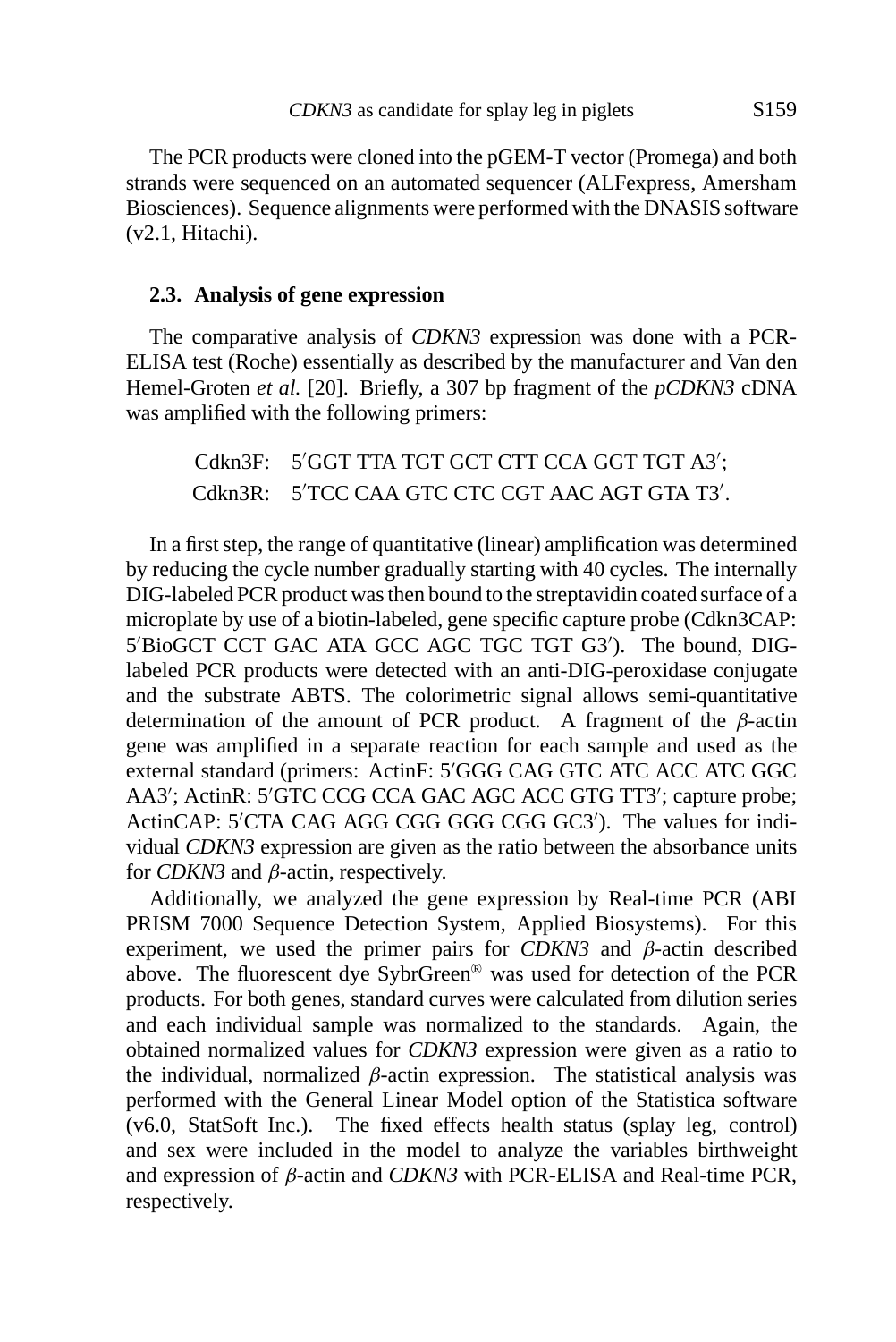#### **3. RESULTS**

## **3.1. Comparative sequencing of the coding region of the porcine** *CDKN3* **gene**

The initial sequencing of the cDNA in four piglets revealed only one polymorphism in a poly $(A)$  stretch of the 3'-untranslated region of the gene [13]. In order to detect potential differences on DNA and protein level, the coding region of the *pCDKN3* gene was sequenced in four healthy and three splay leg piglets. Sequence differences were found at twelve nucleotide positions which would lead to six amino acid substitutions in the deduced sequence (Fig. 1). All observed SNP are located in the exons 2, 3, 4 and 5, whereas the sequences of exons 1, 6, 7 and 8 were completely identical in all investigated animals. However, none of the observed SNP were exclusively found in either healthy or splay leg piglets. Moreover, sequence analysis revealed the occurrence of aberrant transcripts in healthy as well as in affected piglets. In three out of four investigated splay leg samples and in one out of three control samples, we found a total of six cDNA with either deletions of partial or complete exons or insertions of intronic sequences. All of the aberrant transcripts coexist with full length transcripts. A conceptual translation of the sequences (Fig. 2) demonstrated that the deletions observed in two splay leg samples (tr1a and tr2) result in deletions of complete amino acid blocks from an otherwise normal amino acid sequence. In all other cases the deletions/insertions led to premature stop codons and/or significant changes of the deduced amino acid sequences. In 5 out of 6 transcripts the catalytic core motif (HCXXXXGR) of the enzyme was altered or deleted.

### **3.2. Expression of the porcine** *CDKN3* **gene in** *M. biceps femoris* **of healthy and splay leg piglets**

Gene expression was investigated in skeletal muscle samples of healthy and affected piglets of both genders. The birth weights of all groups did not differ significantly thus excluding a bias caused by this trait. Furthermore, no effect of the factor "sex" was observed on any of the expression data obtained with PCR-ELISA and Real-time PCR, respectively. The range of linear amplification was between PCR cycles 21 and 24 for β-actin as derived from PCR-ELISA and Real-time PCR analyses. This confirmed the results of Te Pas *et al.* [18] obtained with comparable reaction conditions. The corresponding cycle numbers for *CDKN3* were 31 and 33, indicating the existence of fewer amounts of *CDKN3* mRNA in the muscle samples compared to β-actin mRNA. Furthermore, the standard curves as well as the melting curve analysis confirmed the generation of a single, specific PCR product for  $\beta$ -actin and *CDKN3* under the applied reaction conditions, respectively.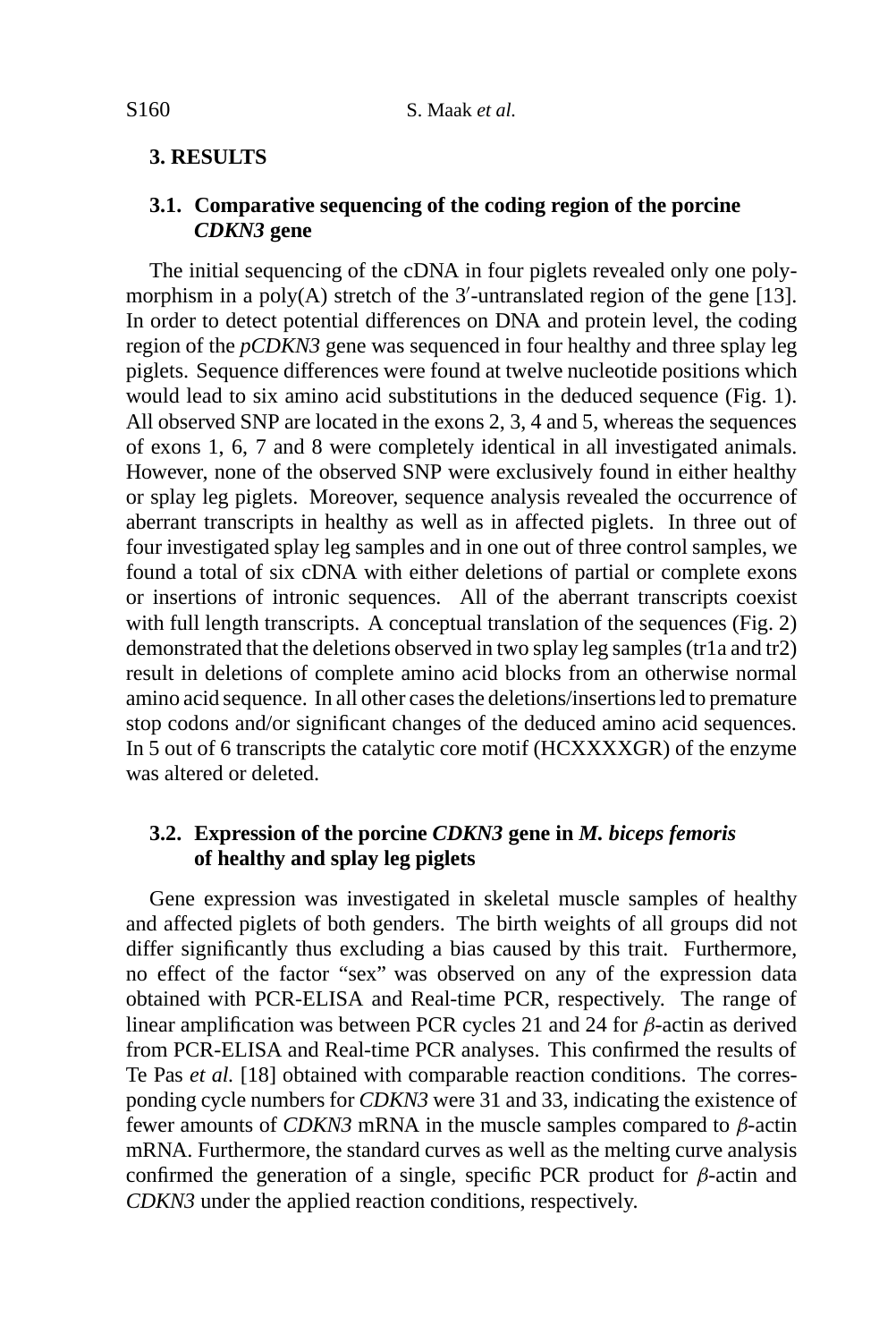human 1 MEPPSSIQTS EFDSSDEEPI EDEQTPIHIS WLSLSRVNCS QFLGLCALPG porcine 1 \*K\*\*\*\*\*\*\*\* \*\*\*\*\*\*\*\*\*\* \*\*\*\*\*\*\*Q\*\* \*\*P\*\*\*\*\*Y\* \*\*\*\*\*\*\*\*\*\* variant 1 \*K\*\*\***V**\*\*\*\* \*\*\*\*\*\*\*\*\*\* \*\*\*\*\*\*\*Q\*\* \*\*P\*\*\*\*\***C**\* \*\*\*\*\*\*\*\*\*\* human 51 CKFKDVRRNV QKDTEELKSC GIQDIFVFCT RGELSKYRVP NLLDLYQQCG porcine 51 \*\*\*\*\*\*\*\*\*I \*\*\*\*\*\*\*\*\*\* \*\*\*\*V\*\*\*\*\* \*\*\*\*\*\*\*\*\*\* \*\*\*\*\*\*H\*Y\* variant 51 \*\*\*\*\*\*\*\*\***F** \*\*\*\*\*\*\*\*\*\* \*\*\*\*V**C**\***SG**\* \*\*\*\*\*\*\*\*\*\* \*\*\*\*\*\*H\*Y\* human 101 IITHHHPIAD GGTPDIASCC EIMEELTTCL KNYRKTLIHC YGGLGRSCLV porcine 101 \*\*\*\*\*\*\*\*p\* \*\*A\*\*\*\*\*\*\* \*\*\*\*\*\*EI\*\* Q\*N\*\*\*\*\*\*\* \*\*\*\*\*\*\*\*\*\*\* variant 101 \*\*\*\*\*\*\*\*P\* \*\*A\*\*\*\*\*\*\* \*\*\*\*\*\*EI\*\* Q\*N\*\*\*\*\*\*\* \*\*\*\*\*\*\*\*\*\*\* human 151 AACLLLYLSD TISPEQAIDS LRDLRGSGAI QTIKQYNYLH EFRDKLAAHL porcine 151 \*\*\*\*\*\*\*\*\*\* \*V\*\*Q\*\*\*\*\* \*\*\*\*\*\*\*\*\*\* \*\*\*\*\*\*\*\*\*\* \*\*\*\*\*\*\*\*\*\* variant 151 \*\*\*\*\*\*\*\*\*\* \*V\*\*Q\*\*\*\*\* \*\*\*\*\*\*\*\*\*\* \*\*\*\*\*\*\*\*\*\* \*\*\*\*\*\*\*\*\*\* human 201 SSRDSQSRSV SR# porcine 201 \*\*\*E\*L\*\*\*\* \*\*# variant 201 \*\*\*E\*L\*\*\*\* \*\*#

**Figure 1.** Multiple alignment of the deduced amino acid sequences of *CDKN3* in human and swine. The porcine consensus sequence is shown in the second line. The sequence referred to as the "variant" combines all amino acid exchanges observed in seven animals. Asterisks denote identical amino acids and the stop codon is marked by "#". The catalytic core motif (HCXXXXGR) is underlined.

```
porcine 1 MKPPSSIQTS EFDSSDEEPI EDEQTPIQIS WLPLSRVNYS QFLGLCALPG
tr1a(S) 1 ********** ********** ********** ---------- ----------
            tr2 (S) 1 ********** ********** ********** ********C* *********-
tr3a(C) 1 ********** ********** ********** ********** **********
tr3b(C) 1 ********** ********** ********** CAAPAAYGS* *ARDQTGTSA
            tr1b(S) 1 ********** ********** ********** ********C* *********A
tr4 (S) 1 ********** ********** ********** #
porcine 51 CKFKDVRRNI QKDTEELKSC GIQDVFVFCT RGELSKYRVP NLLDLYHQYG
tr1a(S) 51 ---------- ---------- ---------- ---------- ----------
tr2 (S) 51 ---------- ----****** ********** ********** **********
tr3a(C) 51 ********** ********** ********** ********** **********
tr3b(C) 51 ASLHHSTIKF *IPRLFWRNL EEISKKIQKN #
tr1b(S) 51 VTEDLGDLVL #
porcine 101 IITHHHPIPD GGAPDIASCC EIMEELEICL QNNRKTLIHC YGGLGRSCLV
tr1a(S) 101 ---------- ---------- ---------- --------C* **********
tr2 (S) 101 ********** ********** ********** ********** **********
tr3a(C) 101 ********** ********** ********** ********** *********A
porcine 151 AACLLLYLSD TVSPQQAIDS LRDLRGSGAI QTIKQYNYLH EFRDKLAAHL
tr1a(S) 151 ********** ********** ********** ********** **********
tr2 (S) 151 ********** ********** ********** ********** **********
tr3a(C) 151 GHRQPERPER VW*HTDHKAI #
porcine 201 SSRESLSRSV SR#
tr1a(S) 201 ********** **#
tr2 (S) 201 ********** **#
```
**Figure 2.** Multiple alignment of porcine *CDKN3* transcript variants. The porcine consensus sequence is given in the upper line. Asterisks denote identical amino acids and the stop codon is marked by "#". The catalytic core motif is underlined. Dashes mark missing amino acids. Premature stop codons are marked by "#" in bold face type. Transcripts (tr) derived from one animal share identical numbers with lowercase letters. The uppercase letters in brackets assign the samples to either the control (C) or slay leg piglets (S).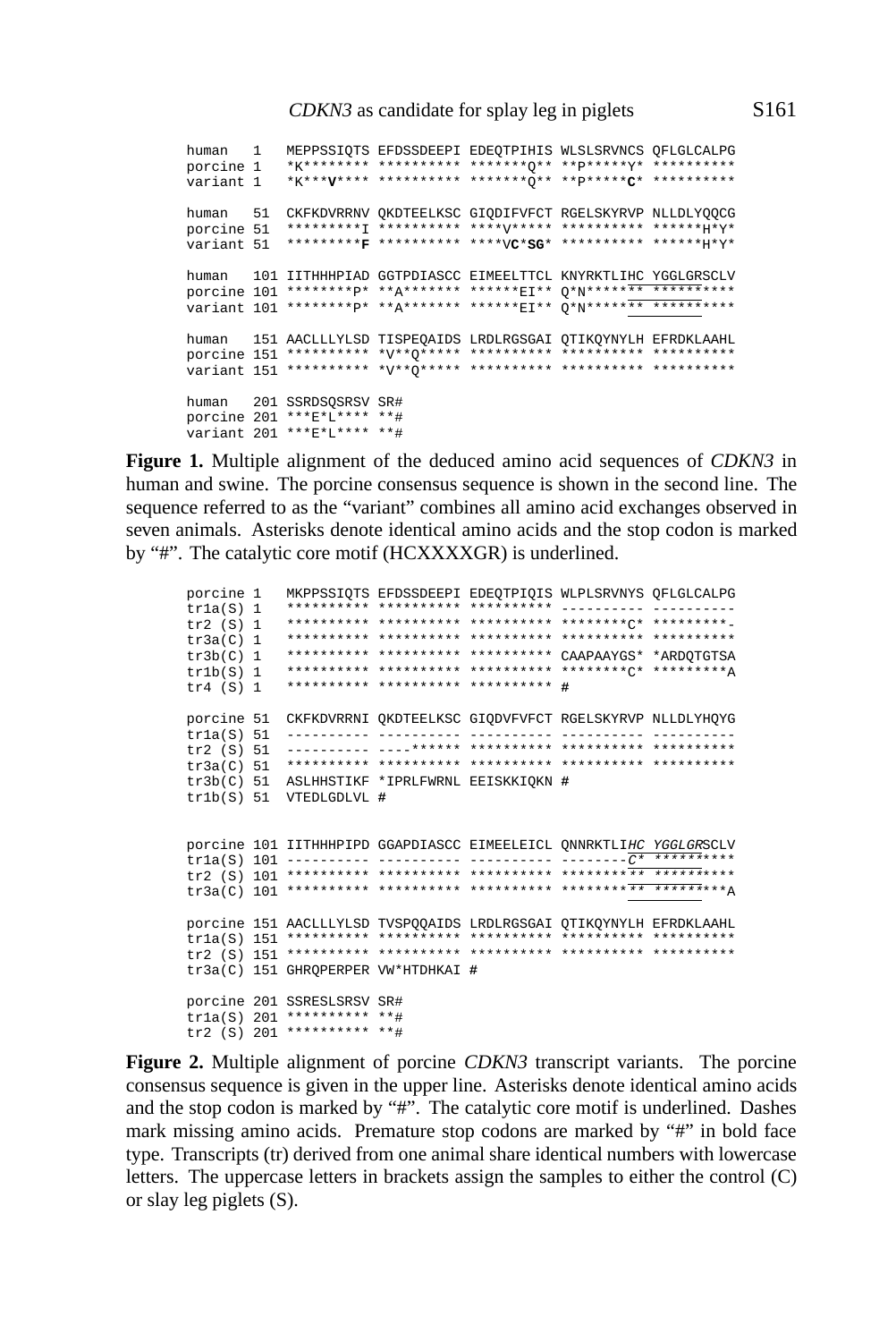**Table I.** Birthweight and expression of β-actin and *CDKN3* in *M. biceps femoris* of healthy and splay leg piglets (LSM  $\pm$  SE) measured with PCR-ELISA and Real-time PCR. The values are comparable only within a method and for a single gene.

| Group        | N  | Birth-<br>weight<br>(grams) | $\beta$ -Actin<br>(a) | PCR-<br>ELISA<br>CDKN3<br>(b) | Ratio<br>(b/a) | $\beta$ -Actin<br>(c)                                                | Real-<br>time<br><b>PCR</b><br>CDKN3<br>(d) | Ratio<br>(d/c) |
|--------------|----|-----------------------------|-----------------------|-------------------------------|----------------|----------------------------------------------------------------------|---------------------------------------------|----------------|
| Control      | 11 | 1.132<br>±76                | 0.130<br>$+0.017$     | 0.161                         | 1.541          | 0.361<br>$\pm 0.018$ $\pm 0.381$ $\pm 0.050$ $\pm 0.073$ $\pm 0.177$ | 0.354                                       | 1.087          |
| Splay leg 10 |    | 1.235<br>±79                | 0.087<br>$+0.018$     | 0.191<br>$\pm 0.019$          | 2.672          | 0.314<br>$\pm$ 0.398 $\pm$ 0.052 $\pm$ 0.076 $\pm$ 0.185             | 0.417                                       | 1.382          |
| P-value      |    | 0.36                        | 0.10                  | 0.26                          | 0.06           | 0.53                                                                 | 0.56                                        | 0.26           |

With PCR-ELISA, a statistically non-significant trend towards lower  $\beta$ -actin and higher *CDKN3* gene expression was observed in splay leg piglets (Tab. I). This could be confirmed by Real-time PCR and was in accordance with the more intense fragment observed in the differential display experiment for *CDKN3* [10]. The calculated relative *CDKN3* gene expression (related to the individual  $\beta$ -actin expression values) was slightly higher in the splay leg piglets compared to the healthy ones (Tab. I).

#### **4. DISCUSSION**

The hereditary disorder "splay leg in newborn piglets" is suspected to be caused by a delayed maturation of limb muscles [1,2] although final proof is still lacking. Thus, a potential involvement of factors related to cellular development and differentiation can be assumed. We analyzed one of these factors derived from a previous Differential Display/Reverse Transcriptase experiment [9] on its relation to congenital splay leg on the structural as well as on the expression level. Mutations in the cyclin-dependent kinase inhibitor 3 (*CDKN3*) gene were shown to have an impact on the development of several human cell types. The detected SNP in the porcine *CDKN3* gene however, were not related to congenital slay leg in piglets. None of the SNP were located within or in close vicinity to the nucleotides coding for the catalytic active site, respectively. Whether the amino acid changes have any functional impact on the function of the enzyme remains unclear. Therefore, we can exclude single nucleotide polymorphisms in this gene as the primary cause for the disease. We observed a total of six aberrant transcripts of the *CDKN3* gene in our limited sample of three healthy and four affected piglets. All but one of the observed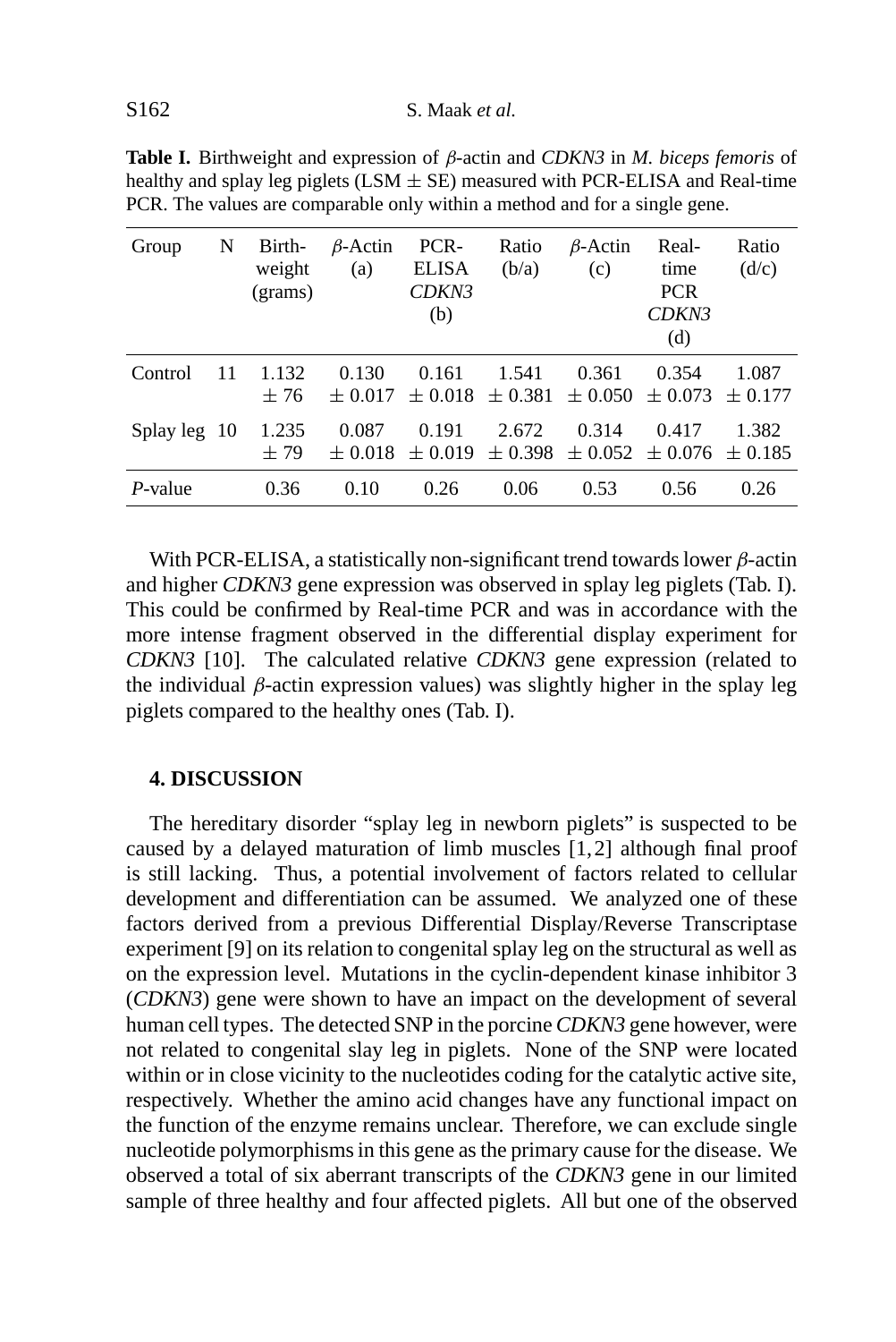transcripts resulted in a destruction or a deletion of the catalytic active site suggesting a loss of function of the enzyme. Investigations on human cancerous and healthy liver tissue have revealed the occurrence of aberrant transcripts of *CDKN3* in fourteen out of twenty-seven cancerous samples and two control samples [22]. The alterations are comprised of deletions of complete exons, frame shift mutations as well as premature stop codons. Functional analyses demonstrated the inactivity of most of the derived products [22]. Although, in our study no variant was found that is identical with the human transcripts, all described types of aberrations were observed in the porcine samples, too. The coexistence of full length with aberrant transcripts in our samples was also noticed in all investigated human samples. Yeh *et al.* [22] assume a competition mechanism between the wild type and aberrant transcripts. Lee *et al.* [8] demonstrated an increased expression of the *CDKN3* gene in breast and prostate cancer. This overexpression results in a dysregulation of the cell cycle by an unknown mechanism. Direct behavior as an oncogene cannot be excluded although the coexpression of *CDKN3* and specific oncogenes seems possible. The comparative analysis of *CDKN3* expression in healthy and splay leg piglets revealed no significant differences. The observed trend towards higher values in splay leg muscle was reproducible with two independent assays and furthermore, supported by the initial results of the differential display. However, a general overexpression of *CDKN3* can be ruled out as the primary cause for congenital splay leg based on our data. Since the PCR primers used for the expression studies are both located in exon 8, no differentiation between the expression of full length and variant transcripts is possible. Therefore, further experiments should include more animals and the generation of transcript specific hybridization probes analysis allowing the separate quantification of each type of transcript. In our experiment we could detect several SNP and aberrant transcripts of the porcine *CDKN3* gene. The expression of the gene was not significantly affected in splay leg piglets. Whereas the SNP alleles are not related to the splay leg syndrome, the role of transcriptional aberrations of the gene in the pathogenesis deserves further investigations.

#### **ACKNOWLEDGEMENTS**

This work was supported in part by Deutsche Forschungsgemeinschaft (grant No. MA 2002/7–1). The expert technical assistance of Gerda Becke is gratefully acknowledged.

#### **REFERENCES**

[1] Bergmann V., Elektronenmikroskopische Befunde an der Skelettmuskulatur von neugeborenen Ferkeln mit Grätschstellung, Arch. Exp. Vet. Med. 30 (1976) 239–260.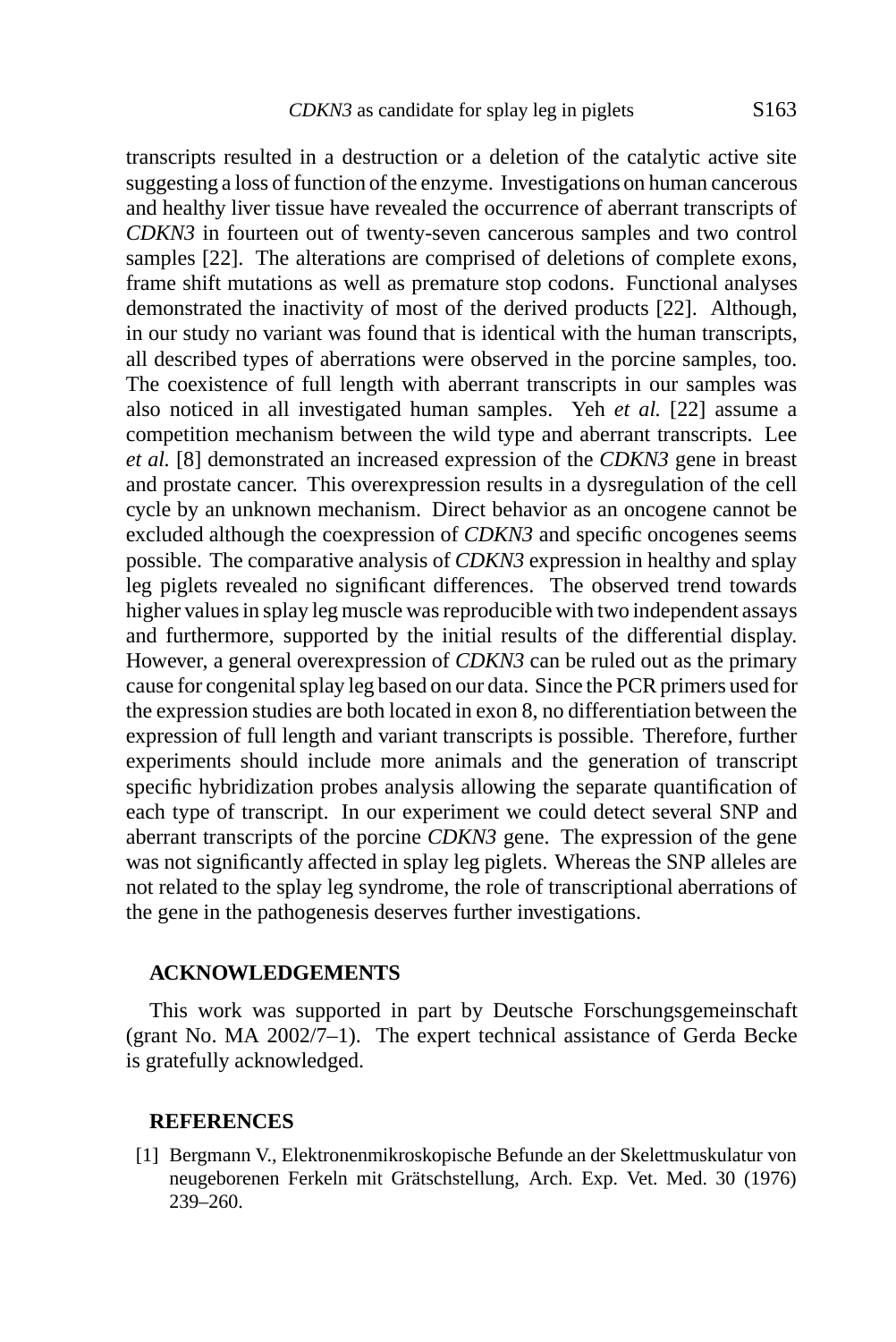- [2] Deutsch K., Done J.T., Congenital myofibrillar hypoplasia of piglets: ultrastructure of affected fibres, Res. Vet. Sci. 12 (1971) 176–184.
- [3] Gyuris J., Golemis E., Chertkov H., Brent R., Cdi1, a human G1 and S phase protein phosphatase that associates with Cdk2, Cell. 75 (1993) 791–803.
- [4] Hannon G.J., Casso D., Beach D., KAP: a dual specificity phosphatase that interacts with cyclin-dependent kinases, Proc. Natl. Acad. Sci. USA 91 (1994) 1731–1735.
- [5] Hillert S., Kolb E., Büchner A., Untersuchungen über den Gehalt an DNA, RNA, Protein und Nicht-Protein-N in Geweben von normal entwickelten Ferkeln sowie von Grätschferkeln sehr unterschiedlicher Geburtsmasse (1.Mitteilung), Arch. Exp. Vet. Med. 41 (1987) 65–77.
- [6] Hörügel K., Lorenz A., Untersuchungen zum angeborenen Beinspreizen bei Ferkeln in einer industriemäßig produzierenden Zuchtanlage, Mh. Vet.-Med. 34 (1979) 183–184.
- [7] Lax T., Hereditary splayleg in pigs, J. Hered. 62 (1971) 250–252.
- [8] Lee S.W., Reimer C.L., Fang L., Iruela-Arispe M.L., Aaronson S.A., Overexpression of kinase-associated phosphatase (KAP) in breast and prostate cancer and inhibition of the transformed phenotype by antisense KAP expression, Mol. Cell. Biol. 20 (2000) 1723–1732.
- [9] Maak S., Jaesert S., von Lengerken G., Identification of candidate genes for congenital splay leg in piglets – first results, Arch. Anim. Breeding 42 (1999) special issue 167–170.
- [10] Maak S., Jaesert S., Neumann K., Yerle M., von Lengerken G., Isolation of potential candidate genes for congenital splay leg in piglets by Differential Display/Reverse Transcriptase PCR (DD/RT PCR), in: Proceedings of the 27th ISAG Conference, 20–26 July 2000, Minneapolis, p. 30.
- [11] Maak S., Jaesert S., Neumann K., Yerle M., von Lengerken G., Rapid communication: Chromosomal localization and partial cDNA sequence of the porcine ATP synthase, H<sup>+</sup> transporting, mitochondrial F0 complex, subunit e (*ATP5I*) gene, J. Anim. Sci. 79 (2001) 1352–1353.
- [12] Maak S., Jaesert S., Neumann K., Yerle M., von Lengerken G., Isolation of expressed sequence tags of skeletal muscle of neonatal piglets and mapping by somatic cell hybrid analysis, Anim. Genet. 32 (2001) 303–307.
- [13] Maak S., Jaesert S., Neumann K., von Lengerken G., Rapid communication: Nucleotide sequence and physical mapping of the porcine cyclin-dependent kinase inhibitor 3 (*CDKN3*) gene, J. Anim. Sci. 80 (2002) 1698–1699.
- [14] Prange H., Maak S., Geipel U., Investigations on congenital splayleg syndrome in newborn piglets, in: Proceedings of the 34th Annual Meeting of the GVMS "Physiology and Pathology of Reproduction", 22–23 February 2001, Giessen, p. 34.
- [15] Sellier P., Ollivier O., Étude génétique du syndrome de l'abduction des membres (splay leg) chez le porcelet nouveau-né. Modèle multifactoriel à un seuil, Ann. Génét. Sél. Anim. 14 (1982) 77–92.
- [16] Stigler J., Distl O., Kruff B., Kräusslich H., Segregationsanalyse von Erbfehlern beim Schwein, Züchtungskunde 63 (1991) 294–305.